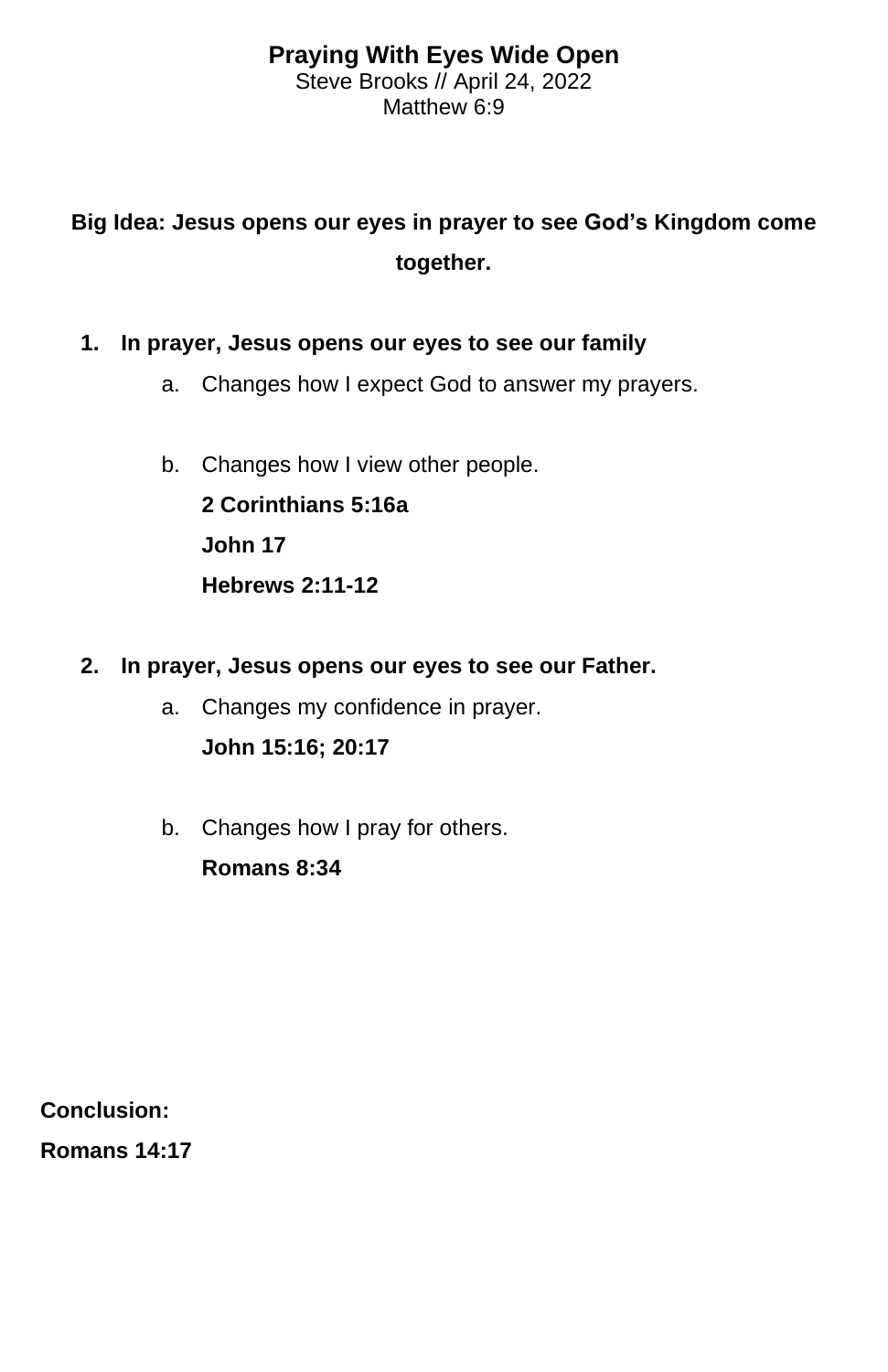## **Sermon questions**

Our current message series is *On Earth as It Is in Heaven.* Jesus taught us to pray, "Lord, your will be done, *on Earth as It Is in Heaven.*" This Easter, we celebrated the way that Jesus brought Heaven to Earth in his ministry, teaching, death, and resurrection. Our passage this Sunday is **Matthew 6:9.** The Big Idea is, *Jesus opens our eyes to see God's kingdom come together.*

Use these questions to discuss the message from Sunday, focusing on how you can **grow** as an everyday follower of Jesus and how you can **go** accomplish what Jesus calls you to do.

1. This is the only place in the Gospels where Jesus teaches "how" to do something. Why do you think that unique type of instruction comes only with prayer?

2. How do you think we should use the Lord's Prayer? Should we memorize it? Say it in public corporately? Use it in our own prayer life?